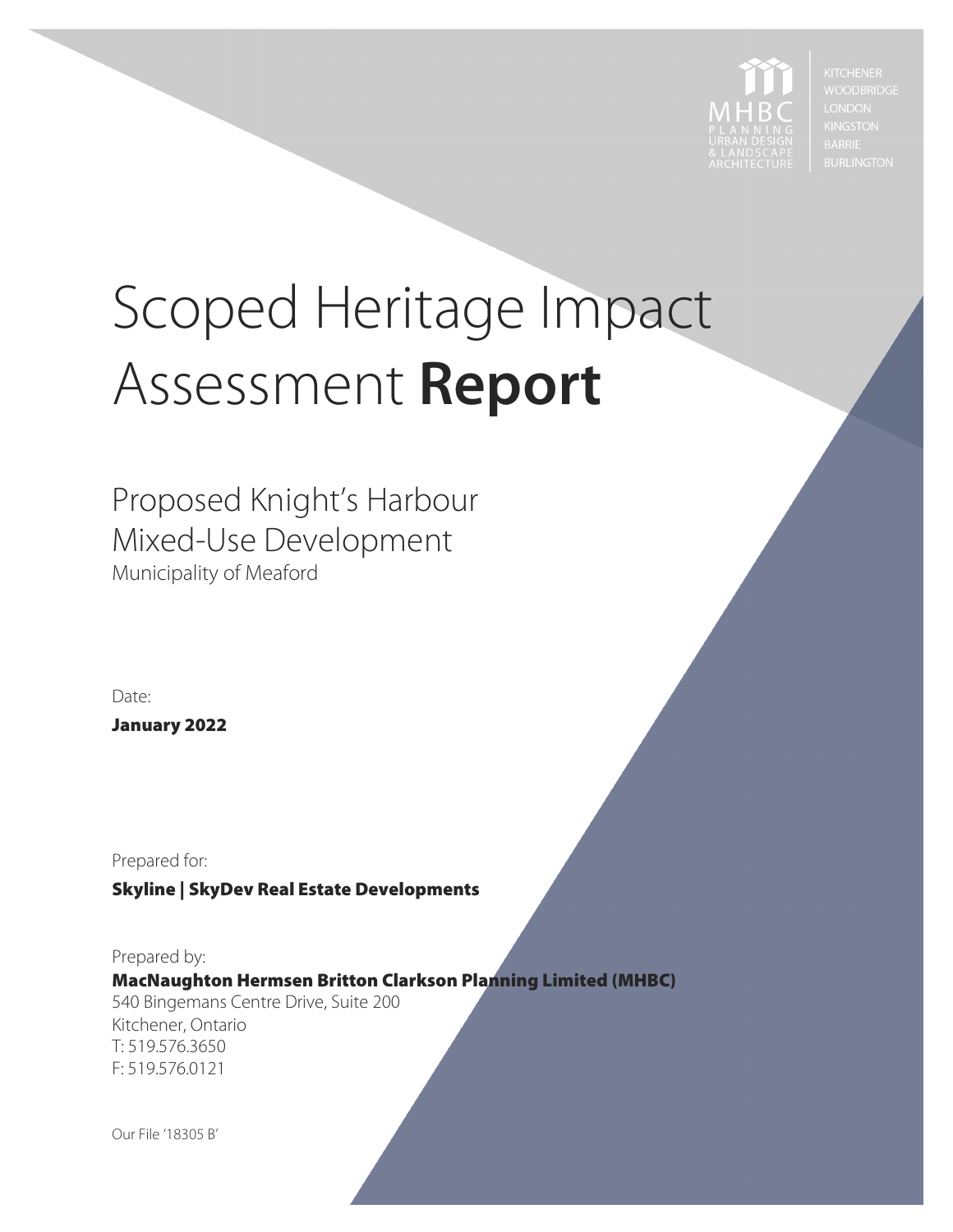## Table of **Contents**

| 1.0 |  |
|-----|--|
| 2.0 |  |
| 3.0 |  |
|     |  |
|     |  |
|     |  |
|     |  |
|     |  |
| 4.0 |  |
| 5.0 |  |
| 6.0 |  |
| 7.0 |  |

### List of Figures

| Figure 1 | Site Context                  |   |
|----------|-------------------------------|---|
| Figure 2 | Excerpt from Meaford HCD Plan | 6 |
| Figure 3 | Proposed development concept  |   |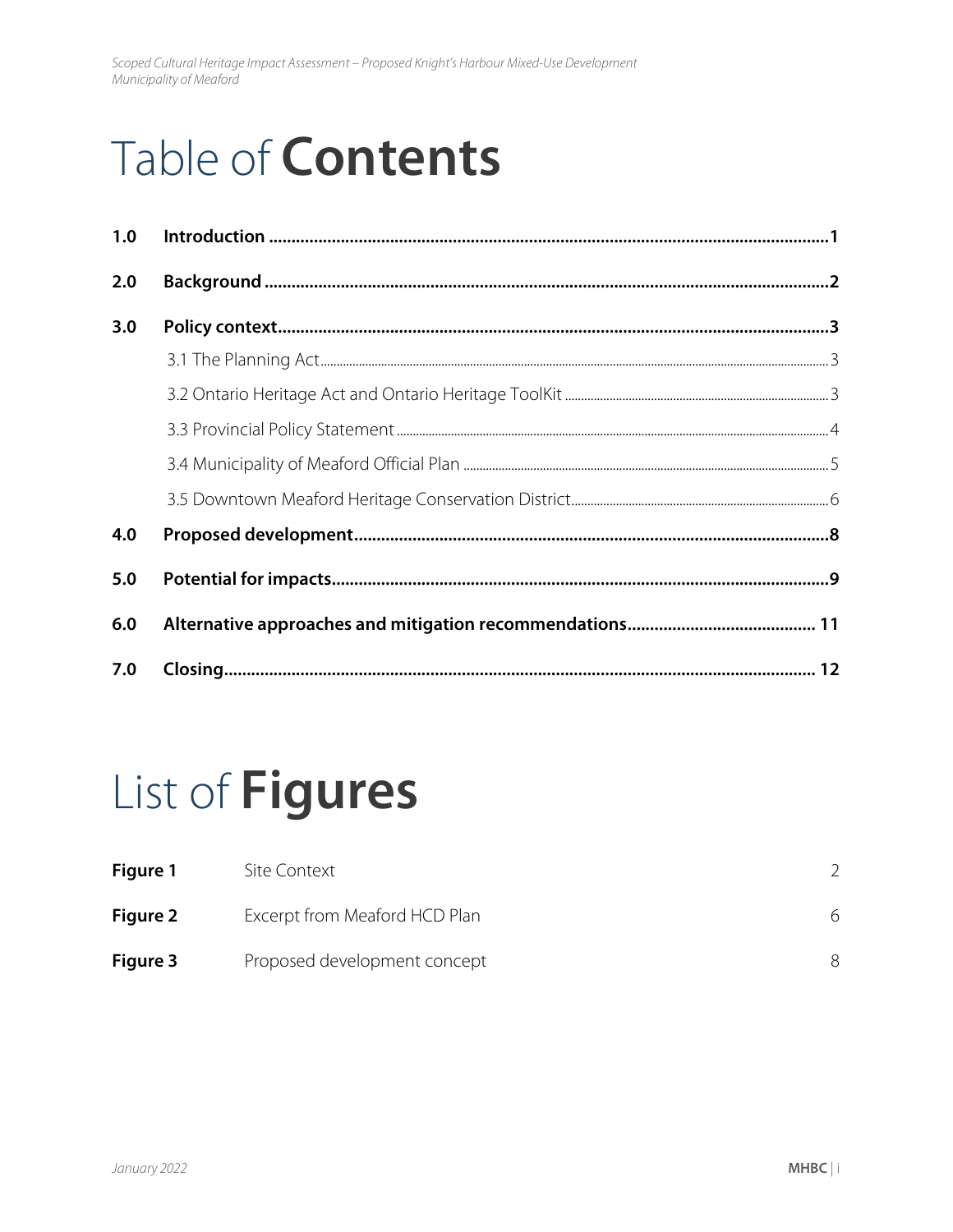## <span id="page-2-0"></span>1.0 Introduction

MHBC has been retained to conduct a review of the proposed development to determine the potential for impacts on the adjacent Downtown Meaford Heritage Conservation District. The requirement to consider potential impacts on adjacent lands was identified by Municipality of Meaford staff in undertaking their review of the supporting materials regarding the proposed development. Accordingly, the purpose of this correspondence is to summarize the review undertaken by MHBC and provide applicable commentary.

Based on the review undertaken, there are no cultural heritage resources located on the subject lands but the subject lands are adjacent to the Downtown Meaford Heritage Conservation District. Our conclusion is that there are no adverse impacts of the proposed development on resources within the Downtown Meaford Heritage Conservation District.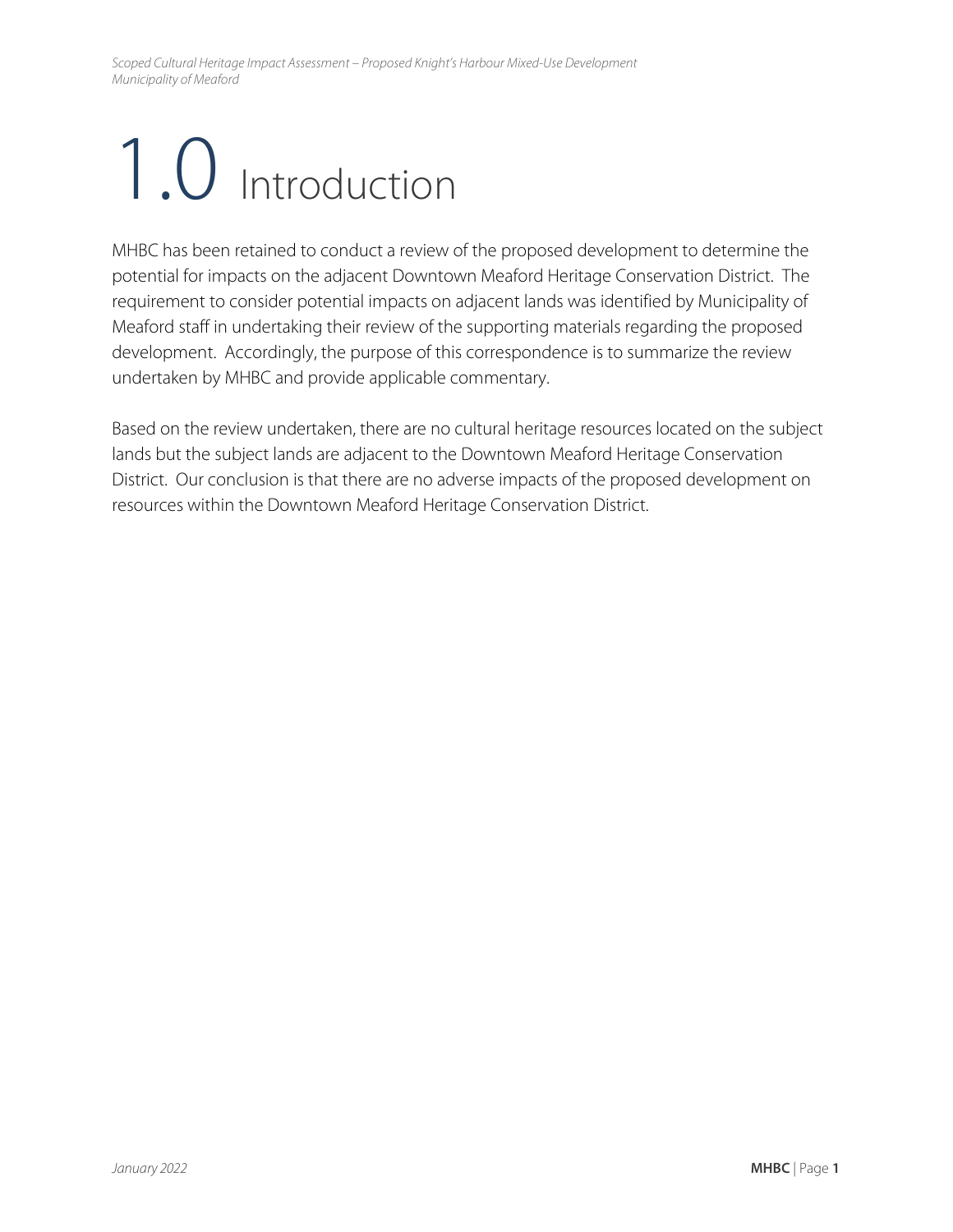## <span id="page-3-0"></span>2.0 Background

The subject lands are located at the northeast intersection of Fuller Street and Boucher Street East in the Town of Meaford (see below). The lands are generally triangular in shape and face the harbour area.



*Figure 1: Site context (Source: Grey County)*

The lands are presently vacant, containing an informal trail meandering along the property line and vegetation near the shoreline of Georgian Bay. The property has frontage on both Fuller Street and Boucher Street East.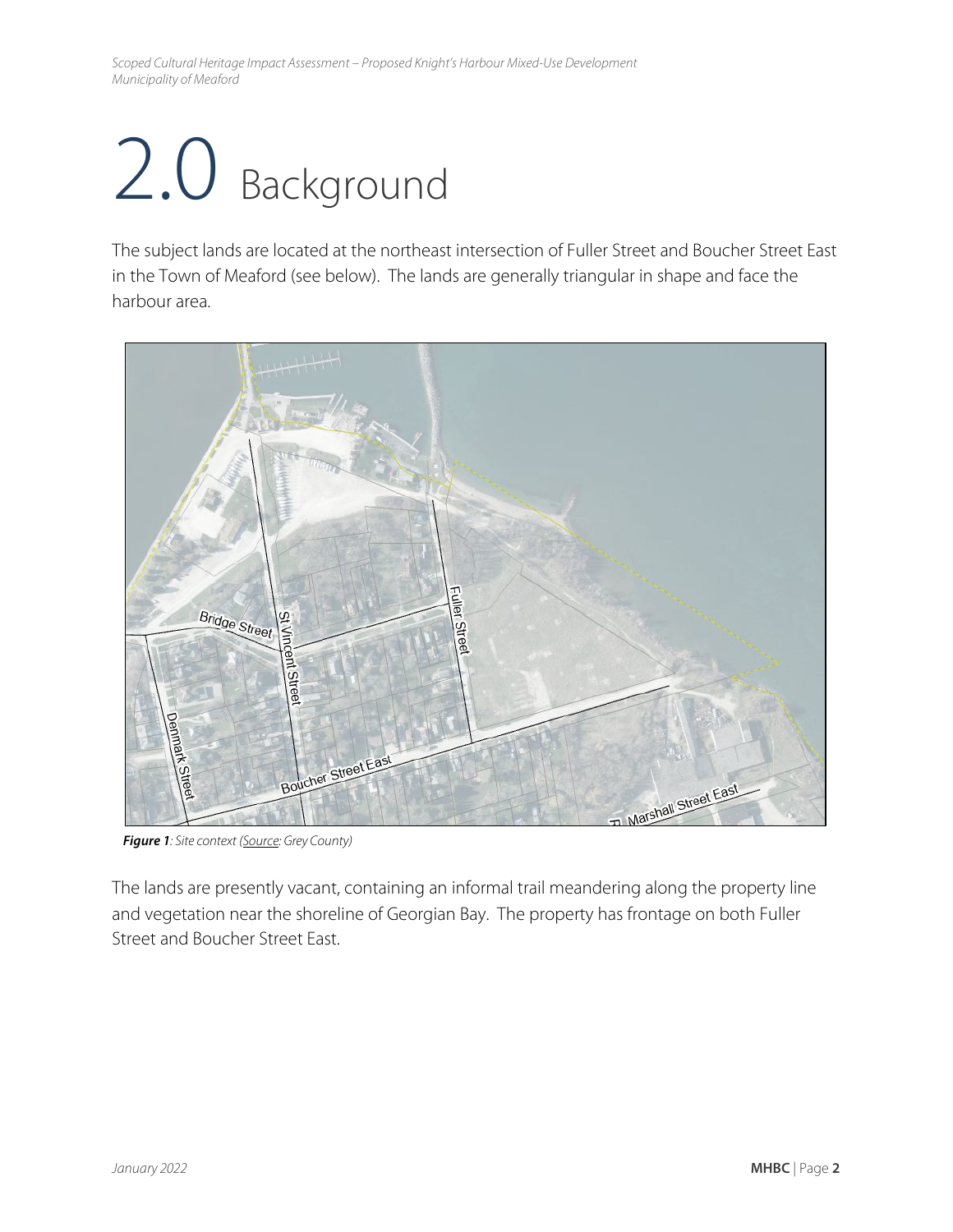# <span id="page-4-0"></span>3.0 Policy context

The following provides a context for the various planning policies applicable to the consideration of the proposed development.

### <span id="page-4-1"></span>3.1 The Planning Act

The *Planning Act* makes a number of provisions respecting cultural heritage, either directly in Section 2 of the *Act* or Section 3 respecting policy statements and provincial plans. In Section 2, the *Planning Act* outlines 18 spheres of provincial interest that must be considered by appropriate authorities in the planning process. One of the intentions of the *Planning Act* is to "encourage the co-operation and co-ordination among the various interests". Regarding cultural heritage, Subsection 2(d) of the Act provides that:

*The Minister, the council of a municipality, a local board, a planning board and the Municipal Board, in carrying out their responsibilities under this Act, shall have regard to, among other matters, matters of provincial interest such as...*

*(d) the conservation of features of significant architectural, cultural, historical, archaeological or scientific interest;* 

The *Planning Act* therefore provides for the overall broad consideration of cultural heritage resources through the land use planning process.

### <span id="page-4-2"></span>3.2 Ontario Heritage Act and Ontario Heritage ToolKit

The *Ontario Heritage Act,* R.S.O, 1990, c.0.18 remains the guiding legislation for the conservation of significant cultural heritage resources in Ontario.

The Province has published several resources containing information related to cultural heritage resources, and compiled the information into the Ontario Heritage Toolkit. This compilation is a collection of documents authored by the Ministry of Culture (now the Ministry of Heritage, Sport, Tourism and Culture Industries), which provide guidance related to a variety of cultural heritage planning matters.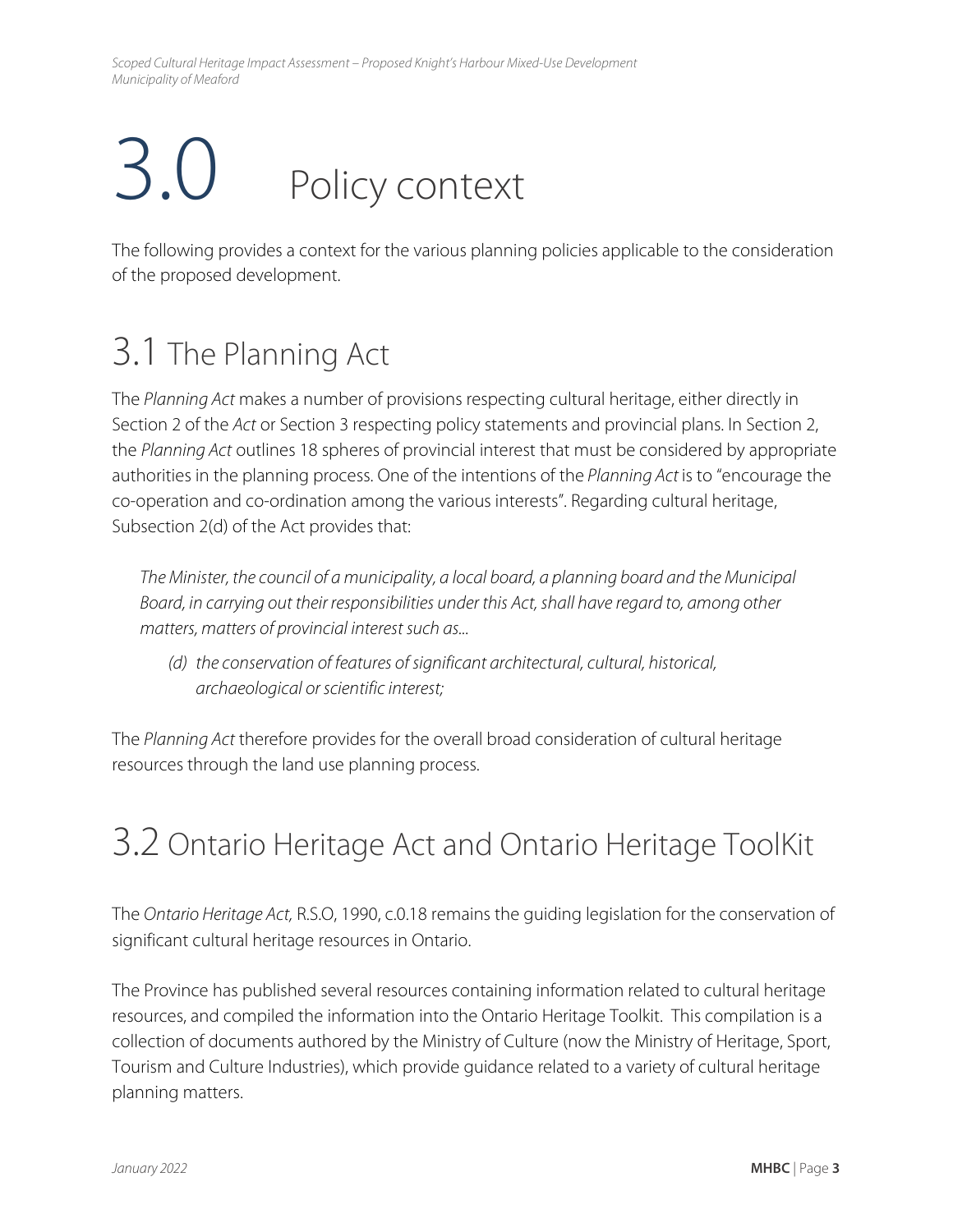The documents contained within the Heritage Resources in the Land Use Planning Process compilation have specifically been referenced in the preparation of this letter report, to ensure consistency with best practices.

### <span id="page-5-0"></span>3.3 Provincial Policy Statement

In support of the provincial interest identified in Subsection 2 (d) of the *Planning Act*, and as provided for in Section 3, the Province has refined policy guidance for land use planning and development matters in the *Provincial Policy Statement* (PPS). The current PPS came into effect on May 1<sup>st</sup>, 2020, and applies to all decisions made with respect to planning matters. The PPS is intended "to be read in its entirety and the relevant policy areas are to be applied to each situation". This provides a weighting and balancing of issues within the planning process. When addressing cultural heritage planning, the PPS provides for the following:

#### *2.6.1 Significant built heritage resources and significant cultural heritage landscapes shall be conserved.*

*2.6.3 Planning authorities shall not permit development and site alteration on adjacent lands to protected heritage property except where the proposed development and site alteration has been evaluated and it has been demonstrated that the heritage attributes of the protected heritage property will be conserved.*

*Significant*: means…

*e) in regard to cultural heritage and archaeology, resources that have been determined to have cultural heritage value or interest. Processes and criteria for determining cultural heritage value or interest are established by the Province under the authority of the Ontario Heritage Act.*

*Built heritage resource: means a building, structure, monument, installation or any manufactured or constructed part or remnant that contributes to a property's cultural heritage value or interest as identified by a community, including an Indigenous community. Built heritage resources are located on property that may be designated under Parts IV or V of the Ontario Heritage Act, or that may be included on local, provincial, federal and/or international registers.*

*Cultural heritage landscape: means a defined geographical area that may have been modified by human activity and is identified as having cultural heritage value or interest by a community, including an Indigenous community. The area may include features such as buildings, structures,*  spaces, views, archaeological sites or natural elements that are valued together for their *interrelationship, meaning or association. Cultural heritage landscapes may be properties that*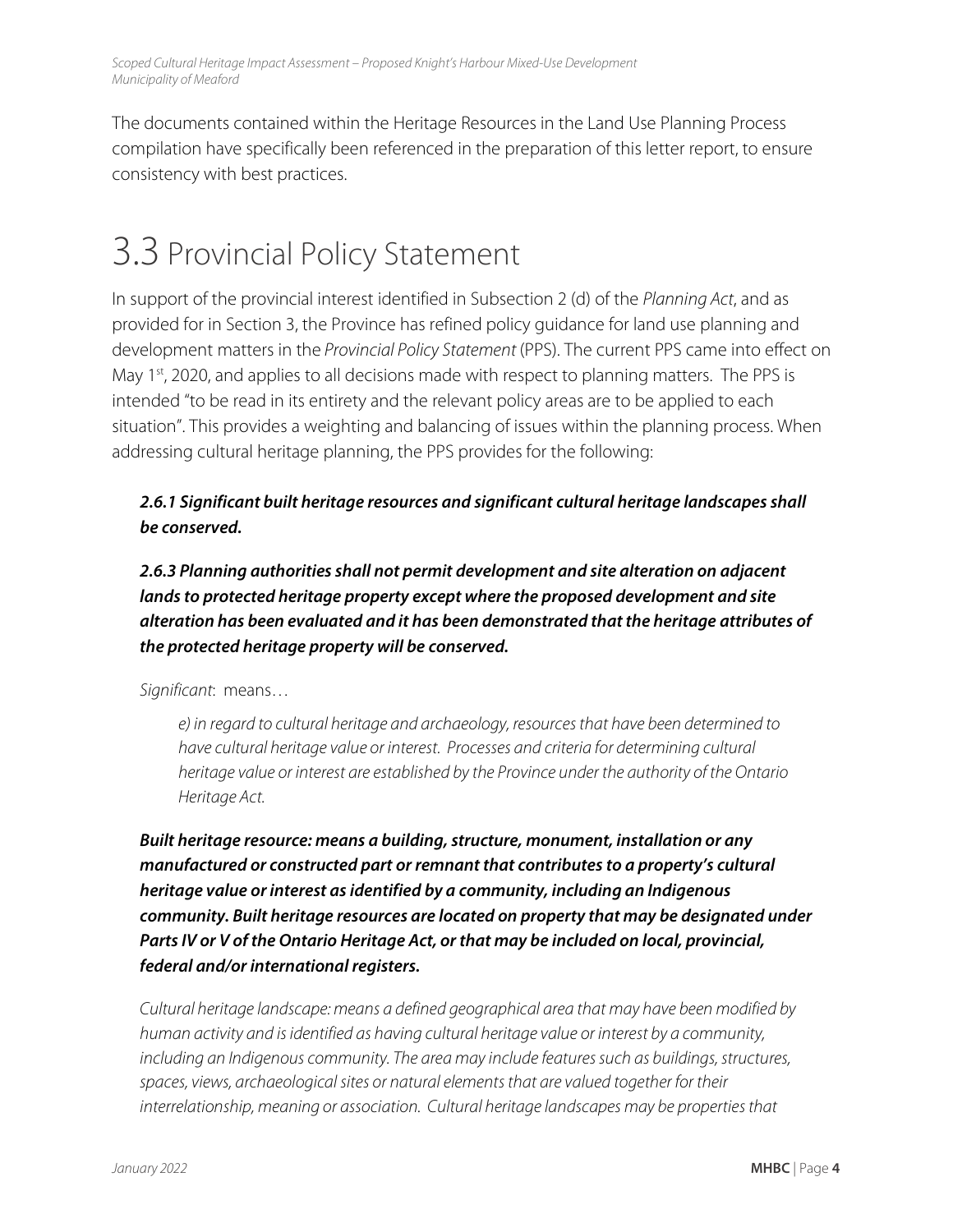*have been determined to have cultural heritage value or interest under the Ontario Heritage Act or have been included on federal and/or international registers, and/or protected through official plan, zoning by-law, or other land use planning mechanisms.*

*Conserved: means the identification, protection, management and use of built heritage resources, cultural heritage landscapes and archaeological resources in a manner that ensures their cultural heritage value or interest is retained. This may be achieved by the implementation of recommendations set out in a conservation plan, archaeological assessment, and/or heritage impact assessment that has been approved, accepted or adopted by the relevant planning authority or decision maker. Mitigative measures and/or alternative development approaches can be included in these plans and assessments.*

#### *Adjacent: means…*

*d) for the purposes of policy 2.6.3, those lands contiguous to a protected heritage property or as otherwise defined in the municipal official plan.*

*Protected heritage property: means property designated under Parts IV, V or VI of the Ontario Heritage Act; property subject to a heritage conservation easement under Parts II or IV of the Ontario Heritage Act; property identified by the Province and prescribed public bodies as provincial heritage property under the Standards and Guidelines for Conservation of Provincial Heritage Properties; property protected under federal legislation, and UNESCO World Heritage Sites*

With respect to 2.6.1, the subject lands are not considered to be a *protected heritage property* for the purposes of the PPS, as they are not designated under any part of the *Ontario Heritage Act* or subject to conservation easement, and have not been identified by provincial, federal or UNESCO bodies. The subject lands are also not identified within any municipal heritage register as having potential cultural heritage value.

With respect to 2.6.3, adjacent lands are designated as a heritage conservation district and are therefore considered to be a protected heritage. The subject lands are adjacent to the heritage conservation district per the PPS definition and as further defined in the Municipality of Meaford Official Plan (see below).

### <span id="page-6-0"></span>3.4 Municipality of Meaford Official Plan

The Municipality of Meaford Official Plan provides the overall land use planning direction for the Municipality of Meaford, and addresses a wide range of planning considerations. Policies with respect to cultural heritage resources are found within Section D3 of the Official Plan, and speak to the maintenance of heritage resources in order to preserve the Municipality's character. Section D3.2.1.1 contains direction related to potential impacts of development on cultural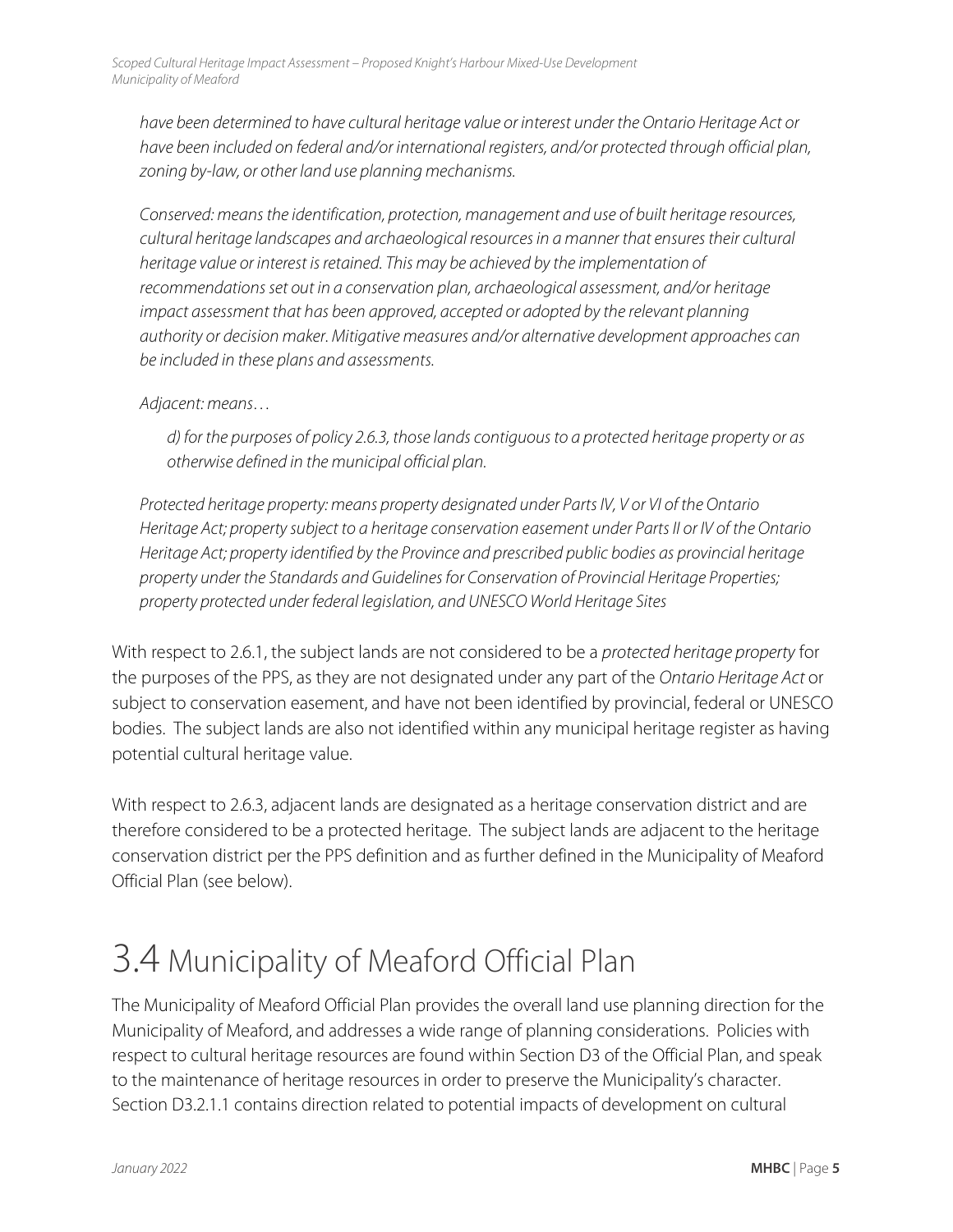heritage resources. It is noted that an assessment of impacts will be required for development in close proximity to identified cultural heritage resources. It is noted further study is required within 50 metres of a protected heritage property. As noted, a heritage conservation district is considered protected heritage property.

### <span id="page-7-0"></span>3.5 Downtown Meaford Heritage Conservation District

The Downtown Meaford Heritage Conservation District was designated by the Municipality of Meaford in 2014, having been endorsed by Council and then further approved through the settlement of an appeal related to a property within the proposed District. The HCD Plan contains policies and guidelines which provide for the conservation of the heritage character of downtown Meaford and the surrounding area.

The subject lands are not located within the Downtown Meaford HCD, however they are adjacent to the District. A portion of the lands associated with the marina are adjacent to the northern part of the parcel.



*Figure 2: Excerpt from Meaford HCD Plan – HCD boundary in black (Source: Municipality of Meaford)*

The portion of the Downtown Meaford HCD located adjacent to the subject lands (i.e. within 50 metres) is not contained within the inventory of "heritage" and "not heritage" properties, since it does not contain any built features. The open space inventory discusses lands abutting, including the Fuller Street streetscape as well as the parking area associated with the marina. With respect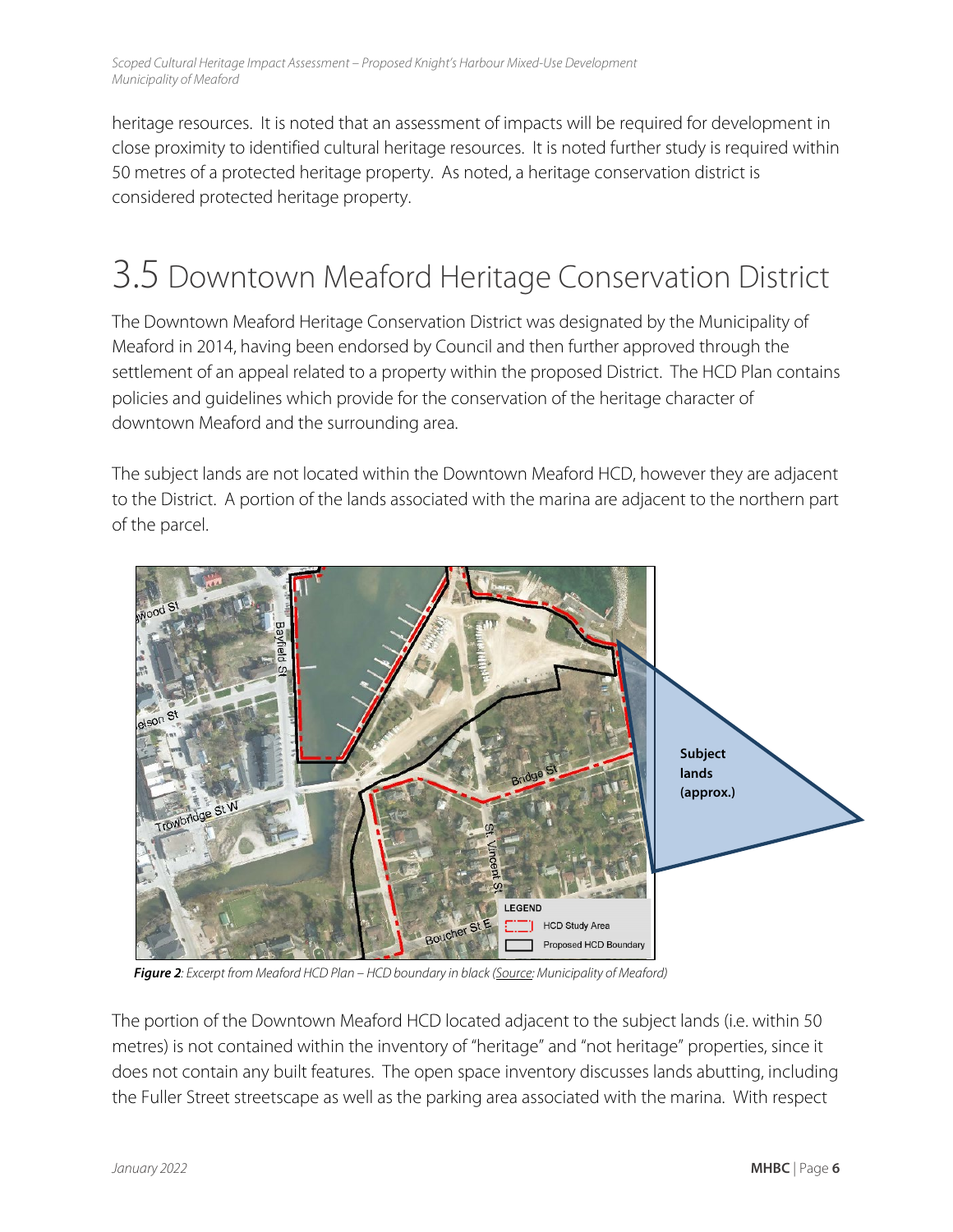to the streetscape it is noted the street has a residential character and retains open views to the north and south. With respect to the marina lands, the linear nature of the area is noted, as well as the open views to the water.

The Downtown Meaford HCD speaks to adjacent development in the conservation principles found within Section 3.2, which states: *"o) New construction composing freestanding buildings will be encouraged to be of contemporary design and shall respect the prevailing character of adjacent properties, the streetscape, landscaping and existing grades. New construction shall be compatible in location, size, height, setback, street orientation, materials, colour, roof and rooflines, and patterns of fenestration and entranceways."*.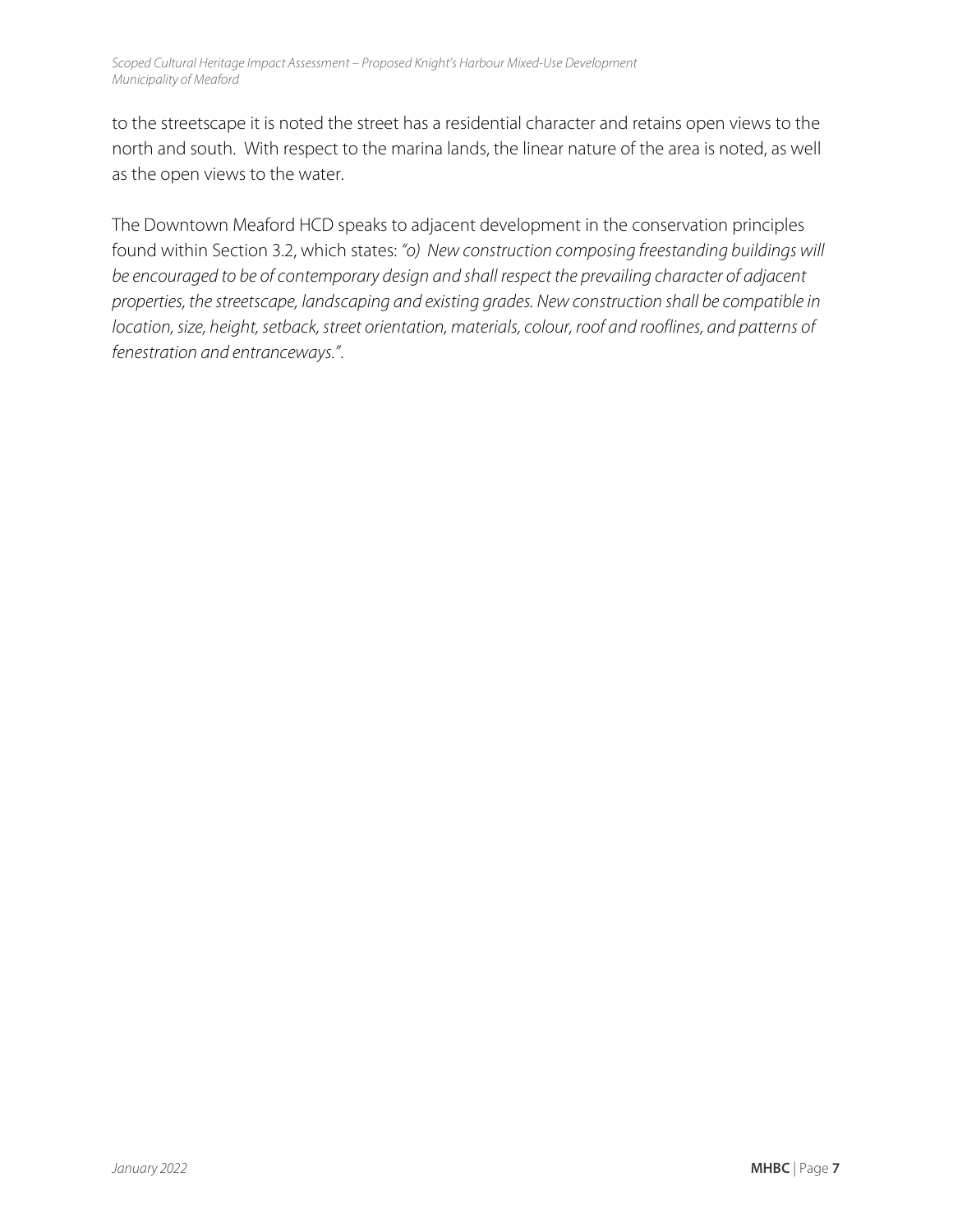# <span id="page-9-0"></span>4.0 Proposed development

The proposal consists of a mixed-use development containing a variety of residential building types, landscaping, outdoor amenity areas, and parking / private roads. The built form is proposed to be a mix of 2-storey townhomes, 4-storey stacked townhomes, a 5-storey apartment building, and a 5-storey hotel and spa building. Pedestrian connections are proposed across the site, including connecting Bridge Street to the waterfront through a pedestrian esplanade. The proposed site concept is shown below.



*Figure 3: Proposed development concept (Source: SRM Architects)*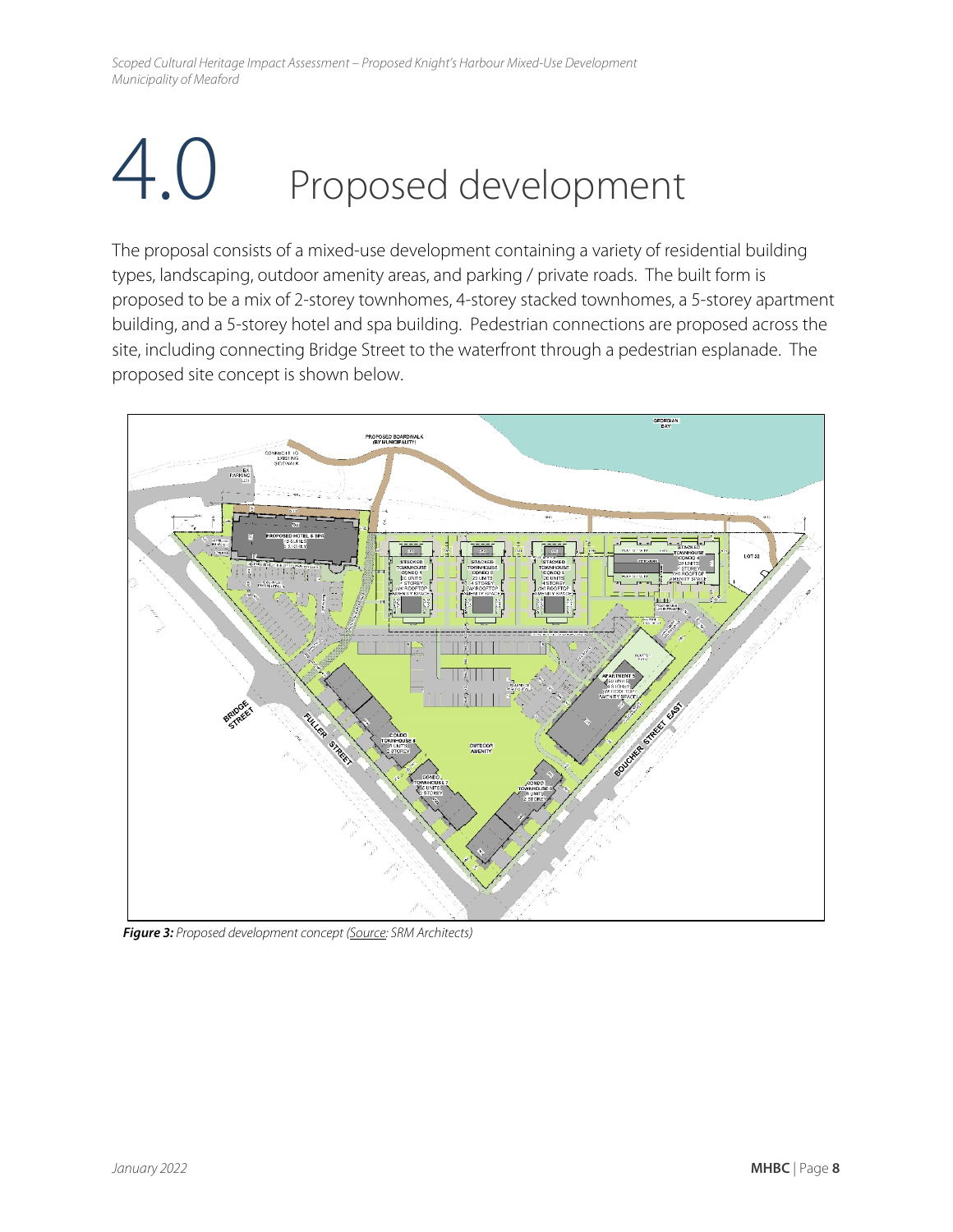## <span id="page-10-0"></span>5.0 Potential for impacts

The Ontario Heritage Toolkit includes information regarding potential impacts on heritage resources that could result from development or site alteration. These types of impacts could include: destruction of a heritage resource, alteration, shadows, isolation, direct or indirect obstruction of views, a change in land use, and land disturbances.

The following table outlines potential indirect impacts as a result of the proposed development:

| Impact                                                           | Degree of Impact<br>(None, Unknown,<br>Negligible, Minor,<br>Moderate, Major) | Comment                                                                                                                                                                                                                   |
|------------------------------------------------------------------|-------------------------------------------------------------------------------|---------------------------------------------------------------------------------------------------------------------------------------------------------------------------------------------------------------------------|
| <b>Destruction</b>                                               | None                                                                          | The proposed development will not<br>destroy any heritage attribute associated<br>with the Downtown Meaford HCD.                                                                                                          |
| <b>Alteration</b>                                                | None                                                                          | The proposed development will not alter<br>any cultural heritage resources.                                                                                                                                               |
| <b>Shadows</b>                                                   | None                                                                          | The proposed buildings are located and<br>oriented such that there would be no<br>impact of shadows on the District.                                                                                                      |
| Isolation                                                        | None                                                                          | The proposed site development will alter<br>the broader surrounding area, but will not<br>result in isolation of the attributes of the<br>Downtown Meaford HCD from their<br>historic context.                            |
| <b>Direct or indirect</b><br>obstruction of<br>significant views | None                                                                          | The proposed development will not<br>obstruct significant views of, or from, the<br>District. Important views identified in the<br>District Plan are generally those from<br>vantage points within the public realm (e.g. |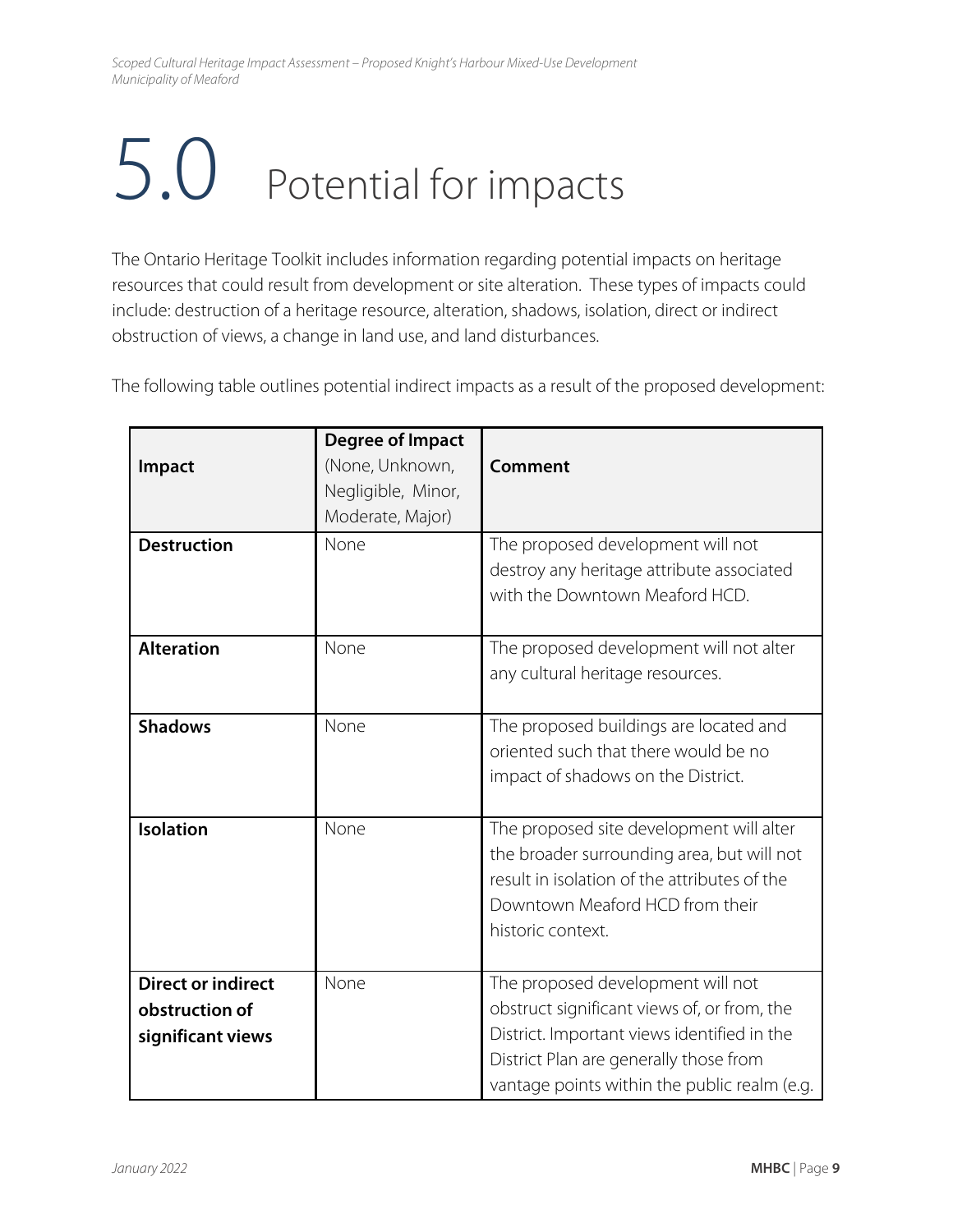|                         |      | parks and streets) towards the waterfront<br>and river. The subject lands are located<br>outside of the District and therefore do not<br>obstruct views of the waterfront from<br>public spaces within the District.                                                                                                             |
|-------------------------|------|----------------------------------------------------------------------------------------------------------------------------------------------------------------------------------------------------------------------------------------------------------------------------------------------------------------------------------|
| A change in land use    | None | Land use will remain the same directly<br>abutting the District (i.e. street). Within the<br>subject lands, land use will change to<br>residential / mixed use as it continues to<br>evolve from industrial use to vacant to<br>developed once again. There is no impact<br>on heritage resources as a result of this<br>change. |
| <b>Land disturbance</b> | None | Land disturbances are not planned which<br>would impact the Downtown Meaford<br>HCD.                                                                                                                                                                                                                                             |

The potential for direct and indirect impacts has been reviewed in accordance with guidance provided by the Province. A range of matters were reviewed, including potential destruction or alteration to heritage resources, shadows that may impact heritage resources, isolation of a heritage resource, direct or indirect obstruction of significant views, a change in land use that impacts a heritage resource, and land disturbance.

Given the nature of the proposed development it is considered that there is no potential for impacts on nearby cultural heritage resources. Therefore, the policy direction that significant built heritage resources be conserved has been satisfied.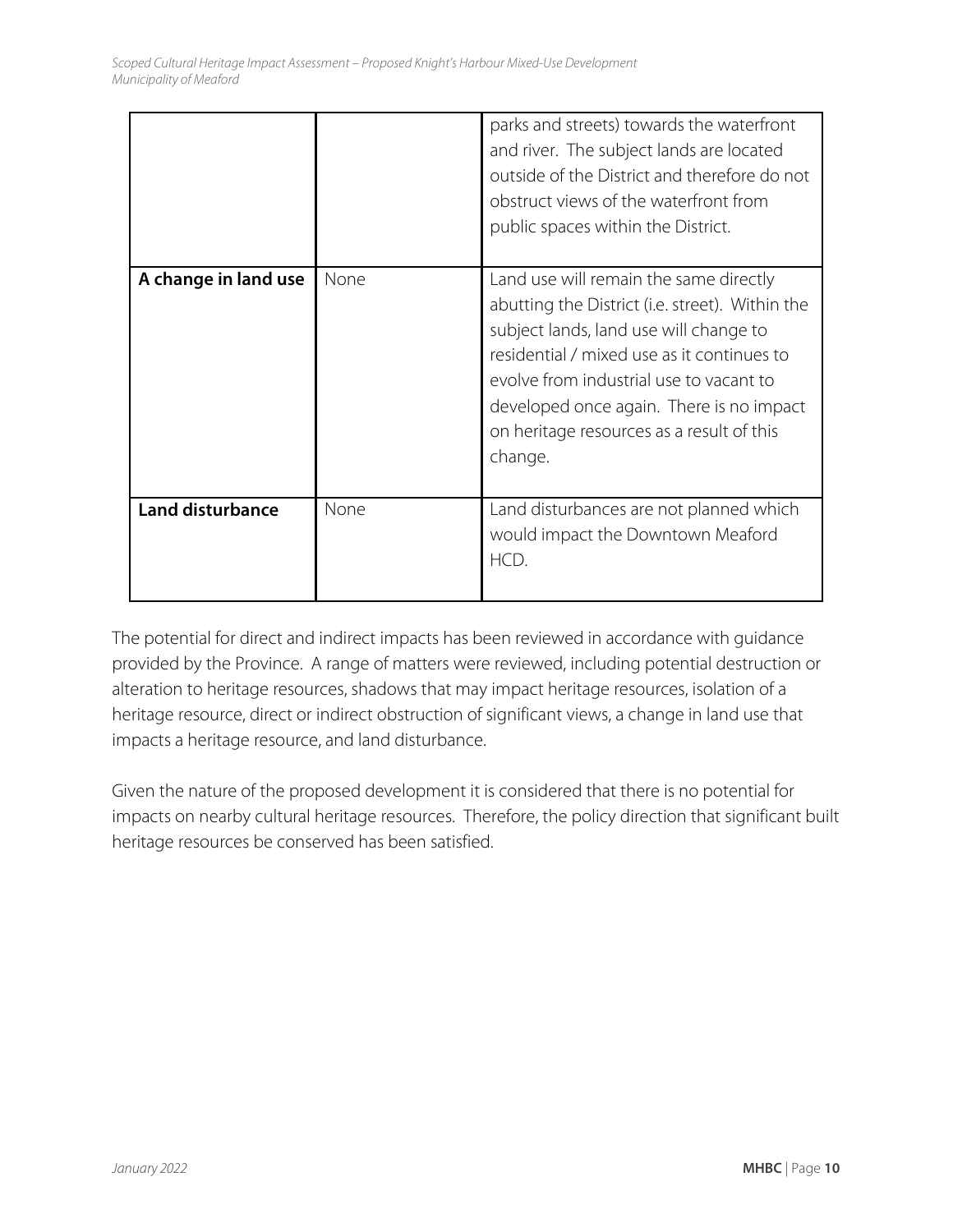## <span id="page-12-0"></span>6.0 Alternative approaches and mitigation recommendations

Consideration of alternative development approaches is routinely undertaken through the assessment of heritage impacts as a form of mitigation related to potential impacts on cultural heritage resources. Alternatives can include 'do nothing', proceed with proposed development, or proceed with an alternate form of development.

Proceeding with the proposed development is recommended, as it has been shown to not result in negative impacts to adjacent cultural heritage resources. This option also conforms to the Provincial Policy Statement requirement that development and site alteration not be permitted on adjacent lands to cultural heritage resources unless it has been demonstrated that the heritage attributes will be conserved.

Since there is no potential for negative impacts (either direct or indirect) as a result of the proposed development, there are no further conservation recommendations or monitoring required.